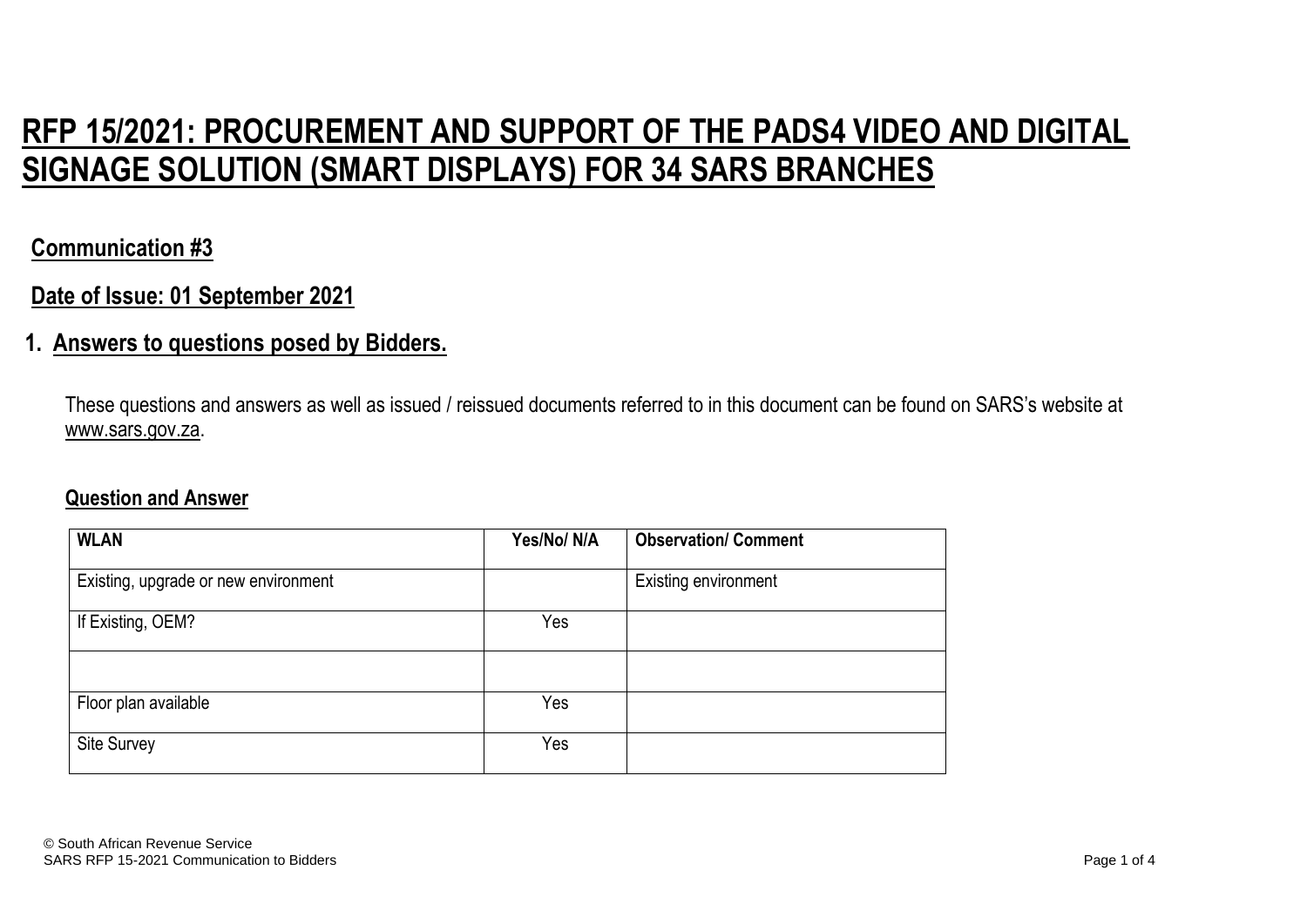| How many users in office       |               | Depends on the Site              |
|--------------------------------|---------------|----------------------------------|
| Open office or cubicles        |               | Depends on the Site              |
| Conference rooms, how many     |               | N/A (Not part of the scope)      |
| <b>Black wall/ Glass rooms</b> |               | Depends on the Site              |
|                                |               |                                  |
| <b>Environment</b>             |               |                                  |
| Glass                          |               | Notes: differs from site to site |
| Open Plan                      |               |                                  |
| Indoor                         | Density       |                                  |
| Outdoor-Hotspot                | Needed or not | Not needed                       |
| Omni or Directional            | N/A           |                                  |
|                                |               |                                  |
| <b>Switch POE requirement</b>  |               |                                  |
| <b>POE-15W</b>                 | <b>No</b>     |                                  |
| <b>POE+-30W</b>                | No            |                                  |
| POEPOE++-60W                   | No            |                                  |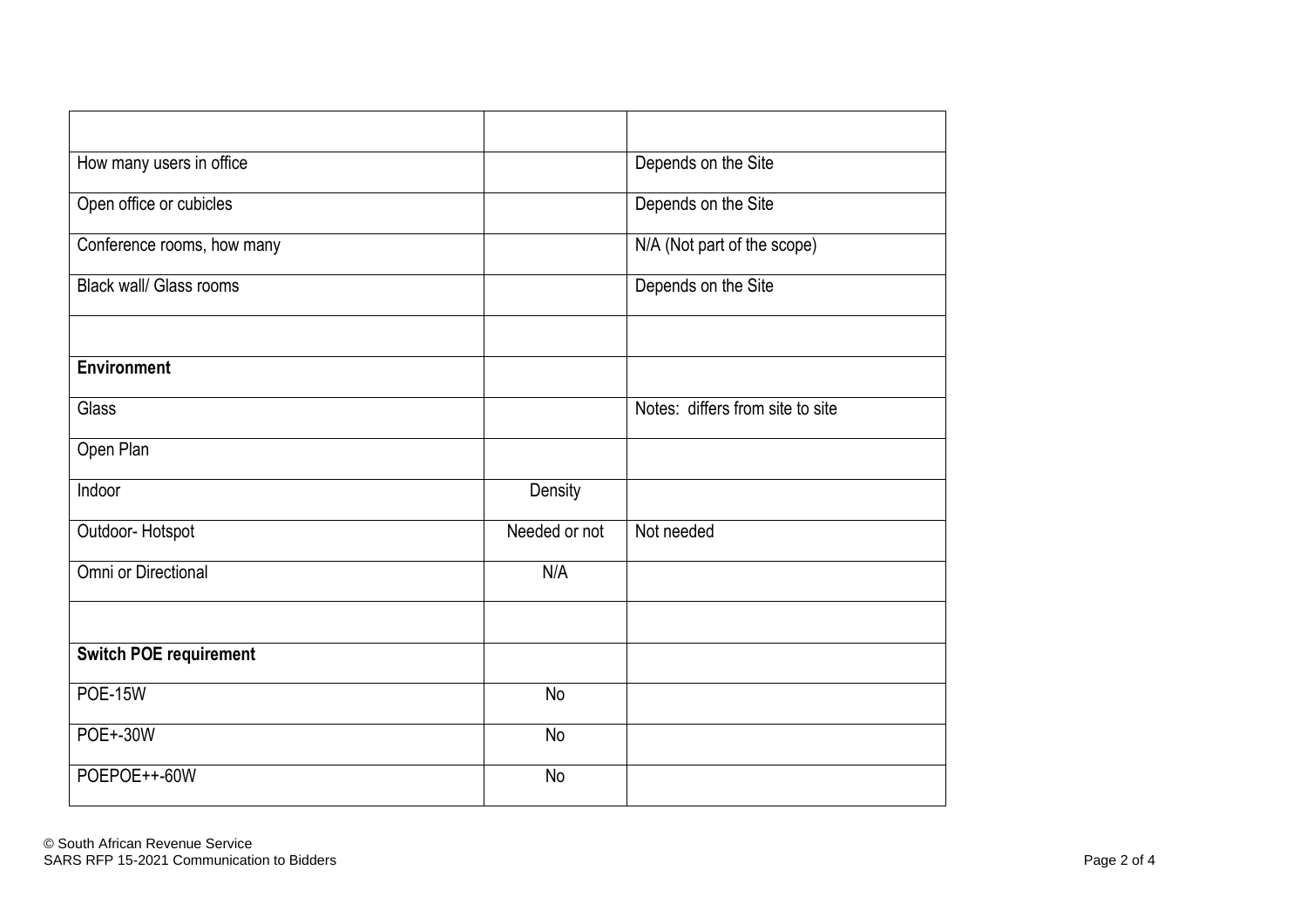| <b>VLAN's and SSID's Required</b>         |    |  |
|-------------------------------------------|----|--|
| IP Address ranges for management and SSID | No |  |
| SSID's                                    | No |  |
| Authentication modes                      | No |  |
|                                           |    |  |
| Redundancy Required- Dual Controllers     | No |  |

| LAN                                               | Yes/No/N/A | <b>Observation/ Comment</b> |
|---------------------------------------------------|------------|-----------------------------|
| Existing, upgrade or new environment              |            | <b>Existing environment</b> |
| If Existing, OEM?                                 | Yes        |                             |
|                                                   |            |                             |
| How many users in office                          |            | Depends on the Site         |
|                                                   |            |                             |
| <b>Current switches specifications</b>            |            |                             |
| <b>Amount of Switches</b>                         | N/A        |                             |
| Where is switches is located-riser/ Computer Room | N/A        |                             |